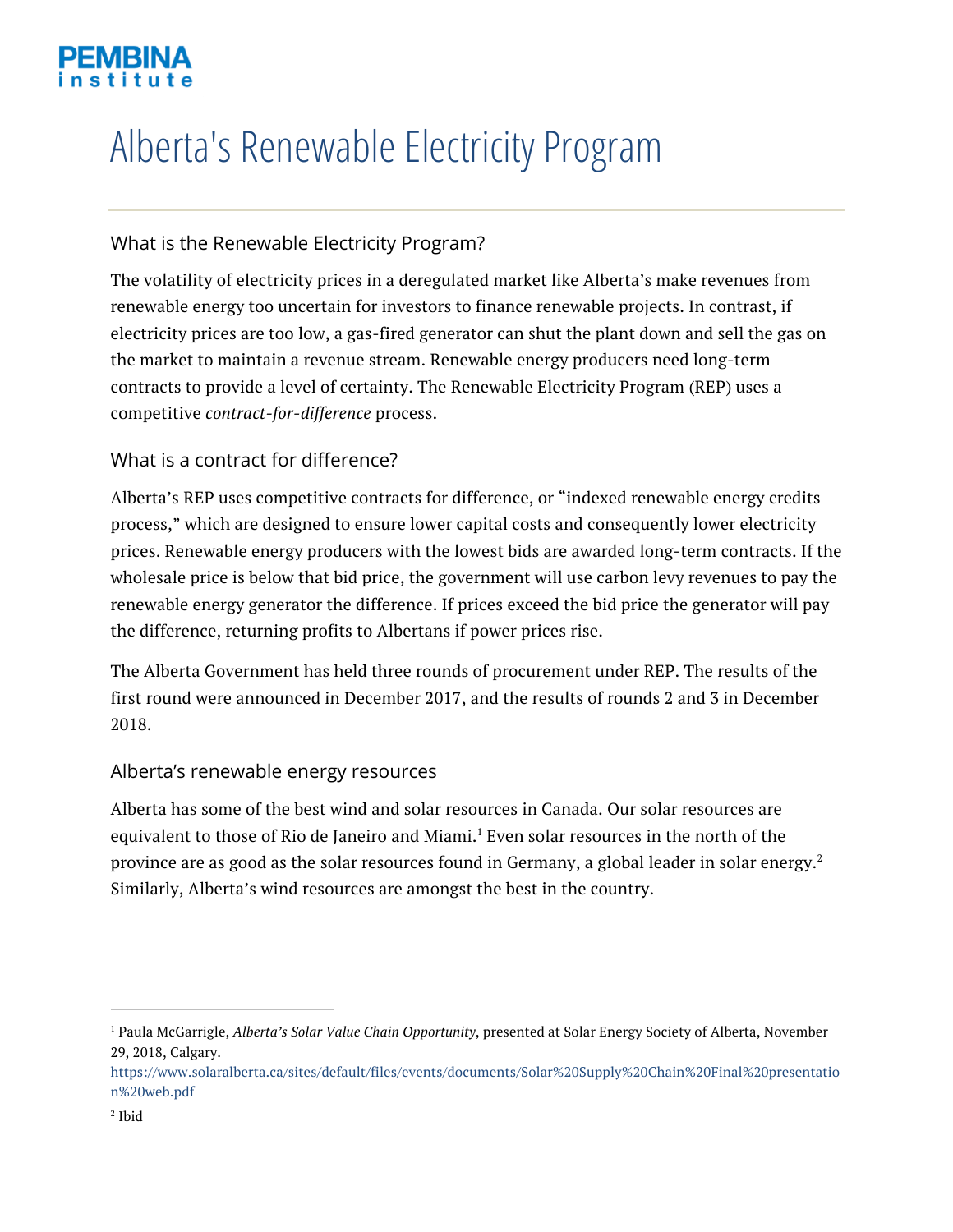

#### Figure 1. Map of renewable resources in Canada $3$

Renewables are currently among the cheapest options for electricity, with costs continuing to fall. Between 2025 and 2030, new wind and solar facilities are expected to be cheaper than existing coal and gas units.



Figure 2. Cost of renewable energy natural gas-fired electricity $4$ 

# What REP means for electricity bills

The REP projects will help prevent electricity prices from rising. In Alberta's deregulated market, the system operator chooses electricity from the lowest-bidding power producers first, working its way up to more expensive bidders until the demand is met. The most expensive

<sup>3</sup> Sara Hastings-Simon, Barend Dronkers, Steven Cretney, *Wind and Solar in Alberta* (Pembina Institute, 2016). http://www.pembina.org/pub/wind-solar-alberta

<sup>4</sup> Ibid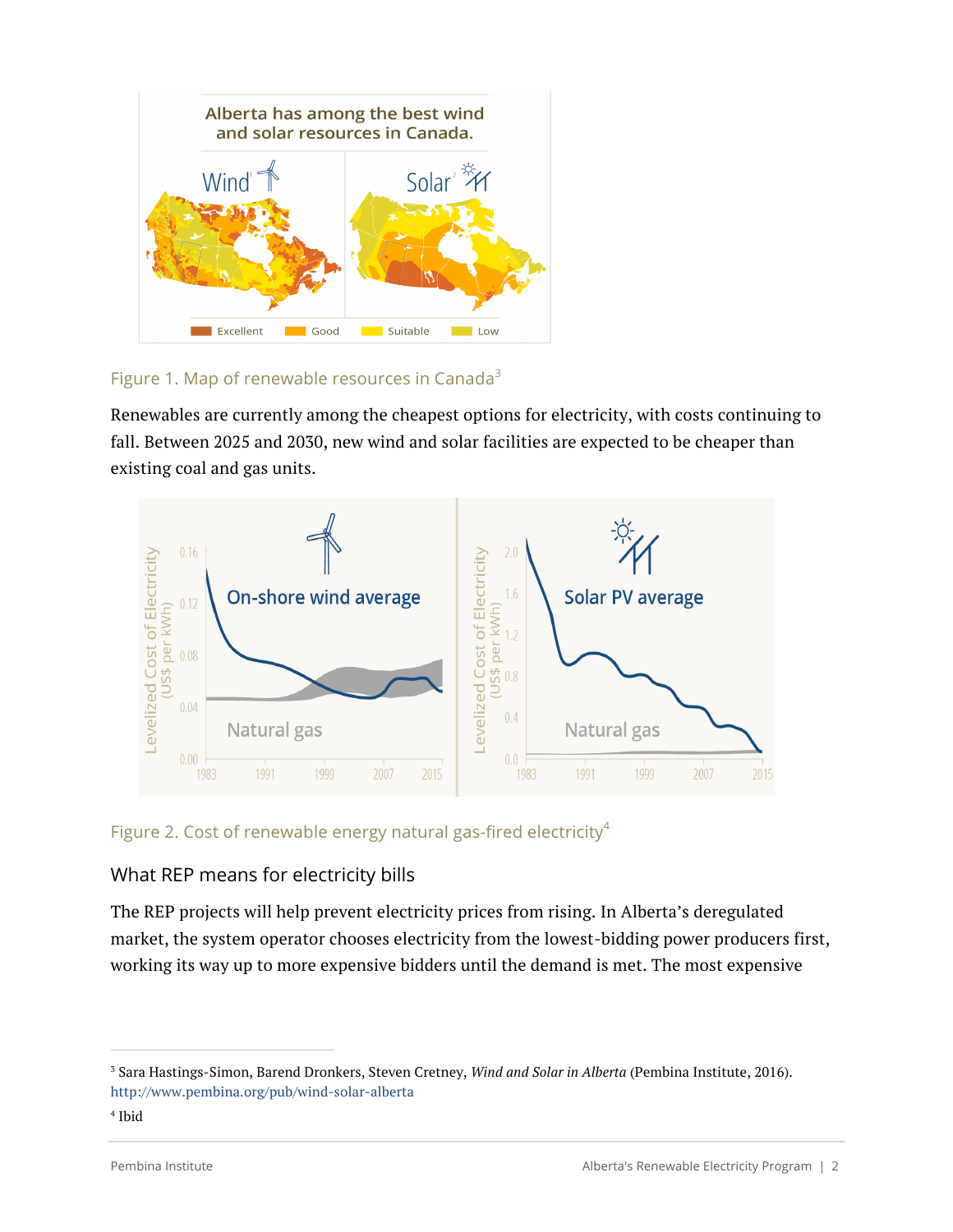generator chosen set the price at which all selected producers are paid. As renewables have no fuel costs to produce energy, they bid at \$0/MWh, and are selected first. The price is set hourly.



When additional renewables are added, prices will be set by lower-cost generation

#### Figure 3. When cheaper energy options are able to meet demand, electricity prices fall <sup>5</sup>

What REP means for the communities where renewable energy projects will be built

Locating wind projects requires extensive consultation and is determined through agreements between the producer and landowners. More investment in renewable energy means more activity for local businesses as well as additional revenue for landowners through lease payments. These projects will also add tax revenue to municipalities and provide opportunities for new infrastructure required by the project and community, such as roads, bridges and highspeed internet $6$ . REP 2 also requires bidders to propose projects with a minimum 25% Indigenous equity ownership.

#### What REP means for workers

Renewable energy projects involve a variety of jobs, including mechanical, electrical, civil, design engineers, welders, technicians and construction workers.7 The wind farms near Medicine Hat, Pincher Creek, and Hanna, being built as a result of the REP 1, can create 740 jobs. Reaching the goal of 30% renewable electricity by 2030 will create more than 6,000 extra

<sup>5</sup> Sara Hastings-Simon, *Increasing renewables on Alberta's power grid*, 2016. http://www.pembina.org/reports/faq-2 renewables.pdf

<sup>6</sup> Binnu Jeyakumar, *Wind Energy: Sustainable Environment, Sustainable Communities – Discussion: Economies* (Pembina Institute, 2017). http://www.pembina.org/pub/wind-energy-sustainable-environment-sustainable-communities

<sup>7</sup> Delphi Group, *Alberta Wind Energy Supply Chain Study*, 2017. https://canwea.ca/wpcontent/uploads/2017/09/Delphi-AB-Wind-Supply-Chain-Study-Final-Report.pdf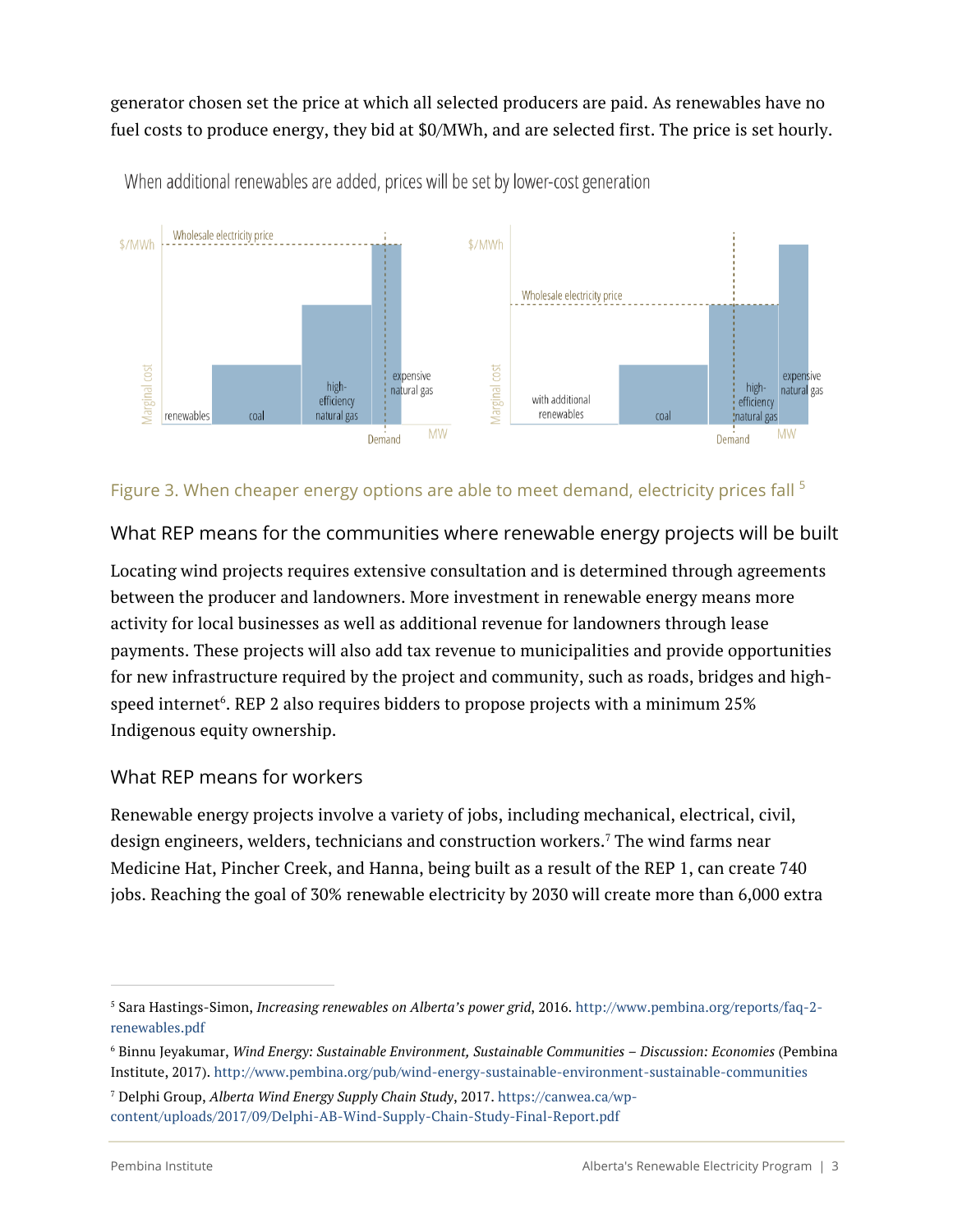jobs.<sup>8</sup> The REP 2 requirement for a 25% minimum Indigenous equity ownership could result in employment opportunities in Indigenous communities.

## How REP affects Alberta's GHG emissions

Wind and solar facilities have one of the lowest lifecycle environmental footprints of any electricity-generating technology (Figure 6). Introduction of an additional 700 MW - as per the procurement REP 2 and 3 targets – would result in a reduction of 1,270 kt of  $CO<sub>2</sub>$  equivalent.<sup>9</sup>



## Figure 4. Life cycle greenhouse gas emissions for wind compared to other electricity generation

# What REP means for the electricity grid

According to the Alberta Electric System Operator, our electricity supply is not at risk as Alberta transitions to 30% renewable electricity by 2030 and phases out coal.<sup>10</sup> Every generator on the grid has a backup option. This is how the grid provides power reliably, because even coal or gas power plants routinely shut down for maintenance periods and suffer unexpected outages. Wind production can be forecast with enough accuracy to plan around fluctuations. $^{\rm 11}$ 

<sup>8</sup> Government of Alberta, "Renewable Energy Program." https://www.alberta.ca/renewable-electricity-program.aspx

<sup>9</sup> Calculation based on the Grid Displacement Factor found in the *Carbon Offset Emission Factors Handbook* from the Government of Alberta (2015). https://open.alberta.ca/dataset/dd23dec0-e408-49b7-8bdc-151cc1ce58f5/resource/18f3a5f5-6370-467b-be5a-664330014723/download/2015-carbonemissionhandbookmar11.pdf

<sup>10</sup> Alberta Electric System Operator, *Dispatchable Renewables and Energy Storage*, 2018. https://www.aeso.ca/assets/Uploads/AESO-Dispatchable-Renewables-Storage-Report-May2018.pdf

 $11$  Amory Lovins, "Amory's Angle: Ramping Up Renewable Electricity." https://www.rmi.org/wpcontent/uploads/2017/05/2014—Amorys-Angle-Ramping-Up-Renewable-Electricity.pdf